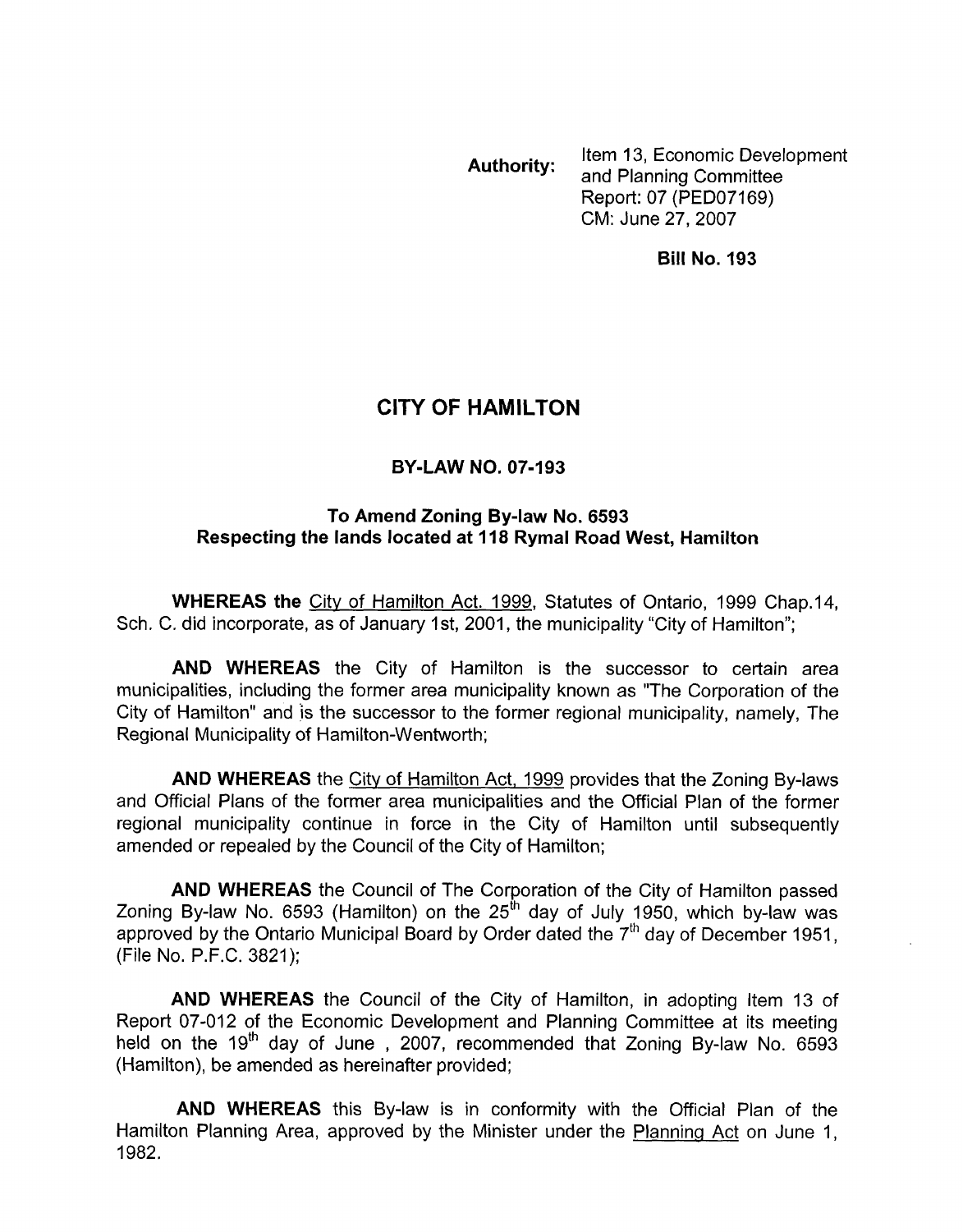## **Bylaw Respecting 118 Rymal Road West, Hamilton Page 2 of 3**

**NOW THEREFORE** the Council of the City of Hamilton enacts as follows:

- 1. That Sheet No. W-9d of the District Maps, appended to and forming part of Bylaw No. 6593 (Hamilton), is amended by:
	- (a) changing the zoning from the "AA" (Agricultural) District to the "C" (Urban Protected Residential, etc.) District;

the lands, the extent and boundaries of which are shown on a plan hereto annexed as Schedule "A".

- 2. No building or structure shall be erected, altered, extended or enlarged, nor shall any building or structure or part thereof be used, nor shall any land be used, except in accordance with the *"C"* (Urban Protected Residential, etc.) District provisions applicable to the lands described in Section 1.
- 3. The Clerk is hereby authorized and directed to proceed with the giving of notice of the passing of this By-law, in accordance with the Planning Act.

**PASSED and ENACTED this 27<sup>th</sup> day June, 2007.** 

 $2$  here been began Fred Eisenberger

evin C. Christenson Mayor City Clerk

ZAR-07-005